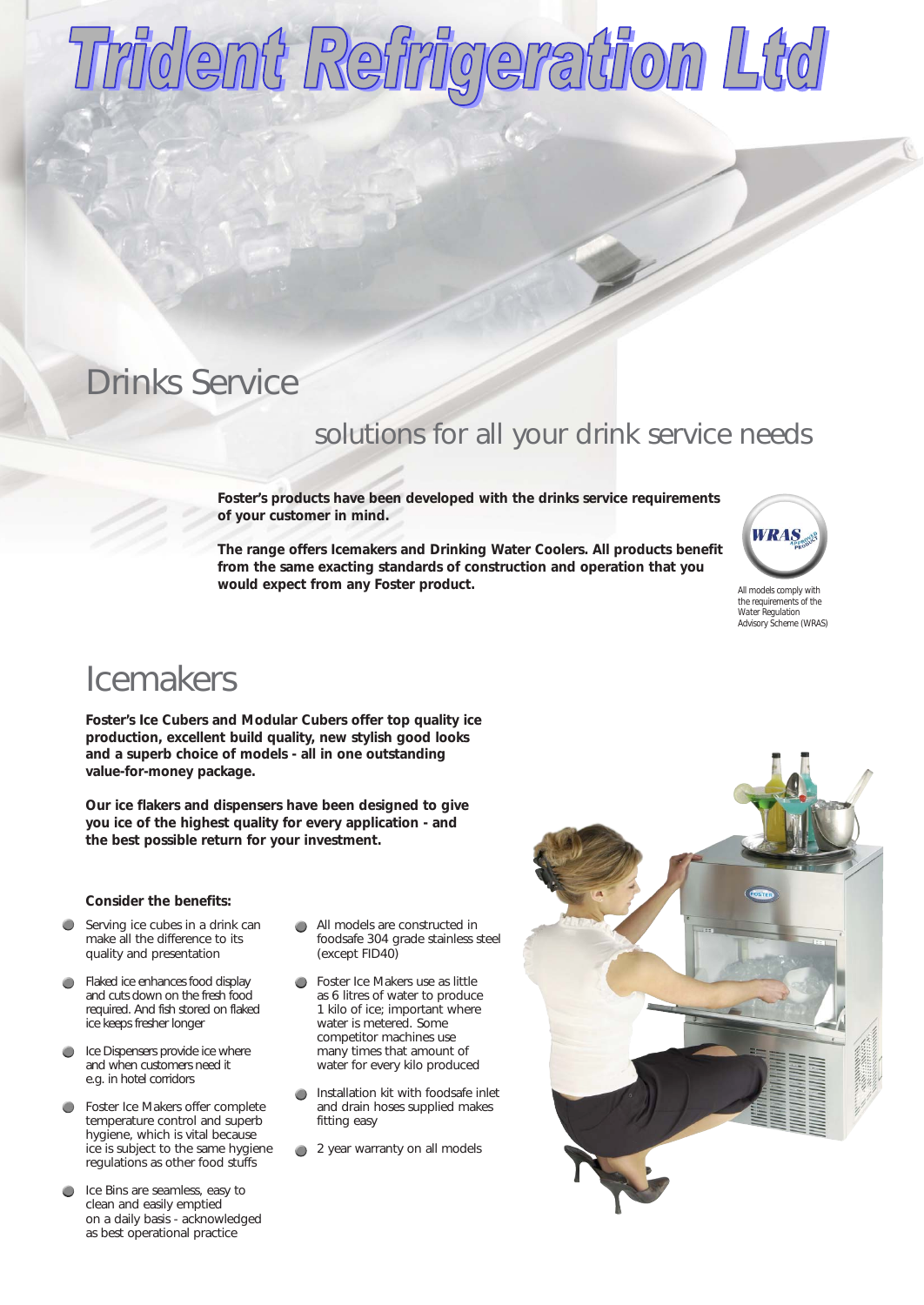# Ice Cubers

- $\bullet$ Four models with outputs from 20kg to 83kg per 24 hours
- Ice produced at very low temperatures, from -15˚C down to -25˚C at the time of the harvest resulting in harder ice cubes that last longer
- Ice production tray is flushed after every cycle - virtually eliminates the risk of limescale build up - ensures hygienic, crystal clear ice free from impurities
- $\bigcirc$ Standard cube size is 31 x 24 x 26mm
- Models offer left or right hand  $\bigcirc$ side fitting of inlet and drain pipes allowing them to be installed against a wall crucial where space is at a premium
- New bin thermostat with low  $\bullet$ ambient setting avoiding false 'bin full' readings maximises bin capacity
- **Bin door increased strength** combined with spring loaded self-closing mechanism ensures self-closing after ice removal
- $\bullet$ Adjustable legs supplied as standard, offers additional height adjustment of 110mm to 180mm to improve drainage from the cuber
- Option of Water Pumping kit  $\bullet$ allows installation flexibility where the drain is positioned above the machines drain outlet









*Optional Water Pumping kit to overcome low drain heights*



*the one-piece moulded storage bins are in foodsafe plastic with fully coved corners to avoid dirt traps*

**F** 40

*panels can be removed for maintenance and service*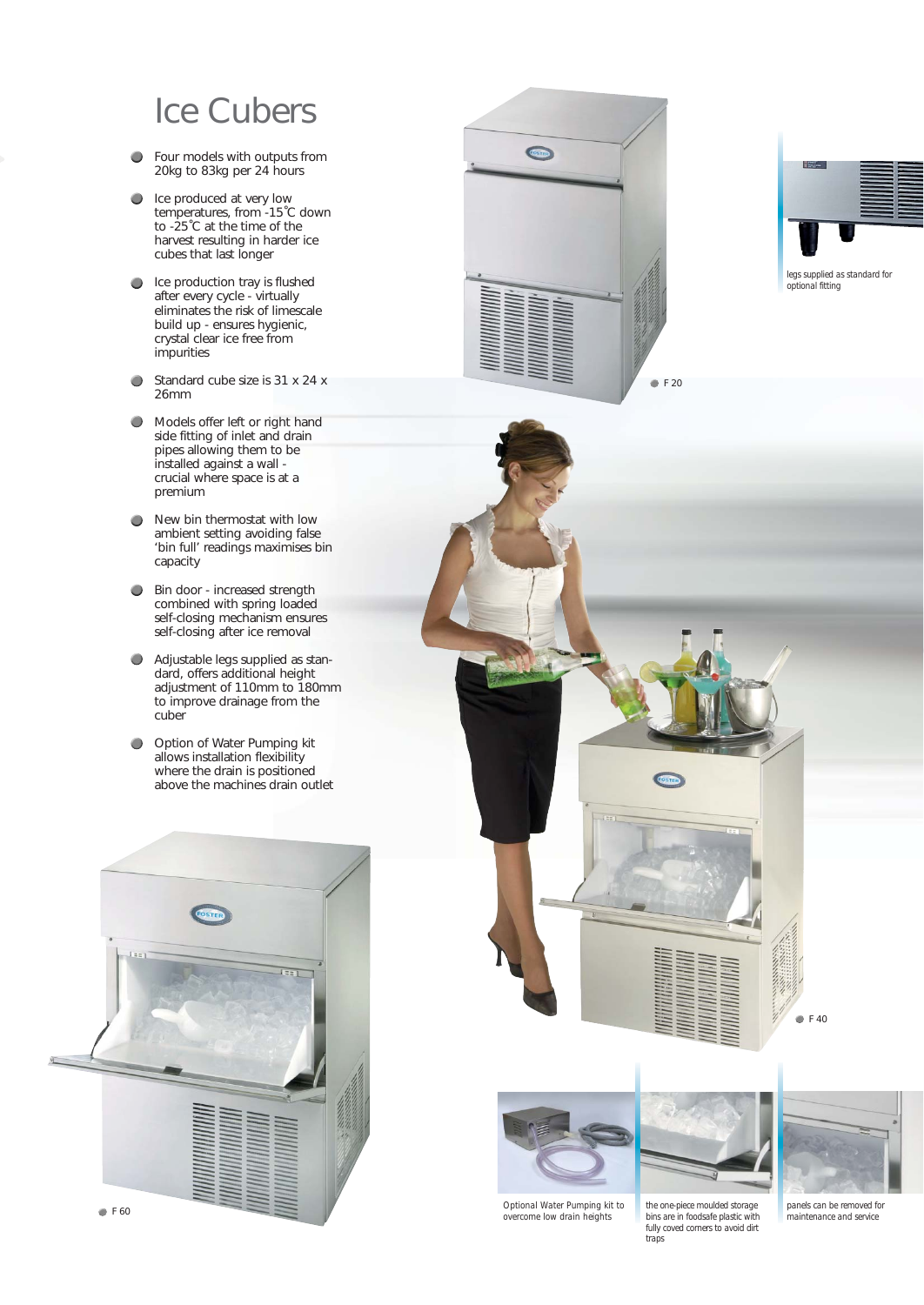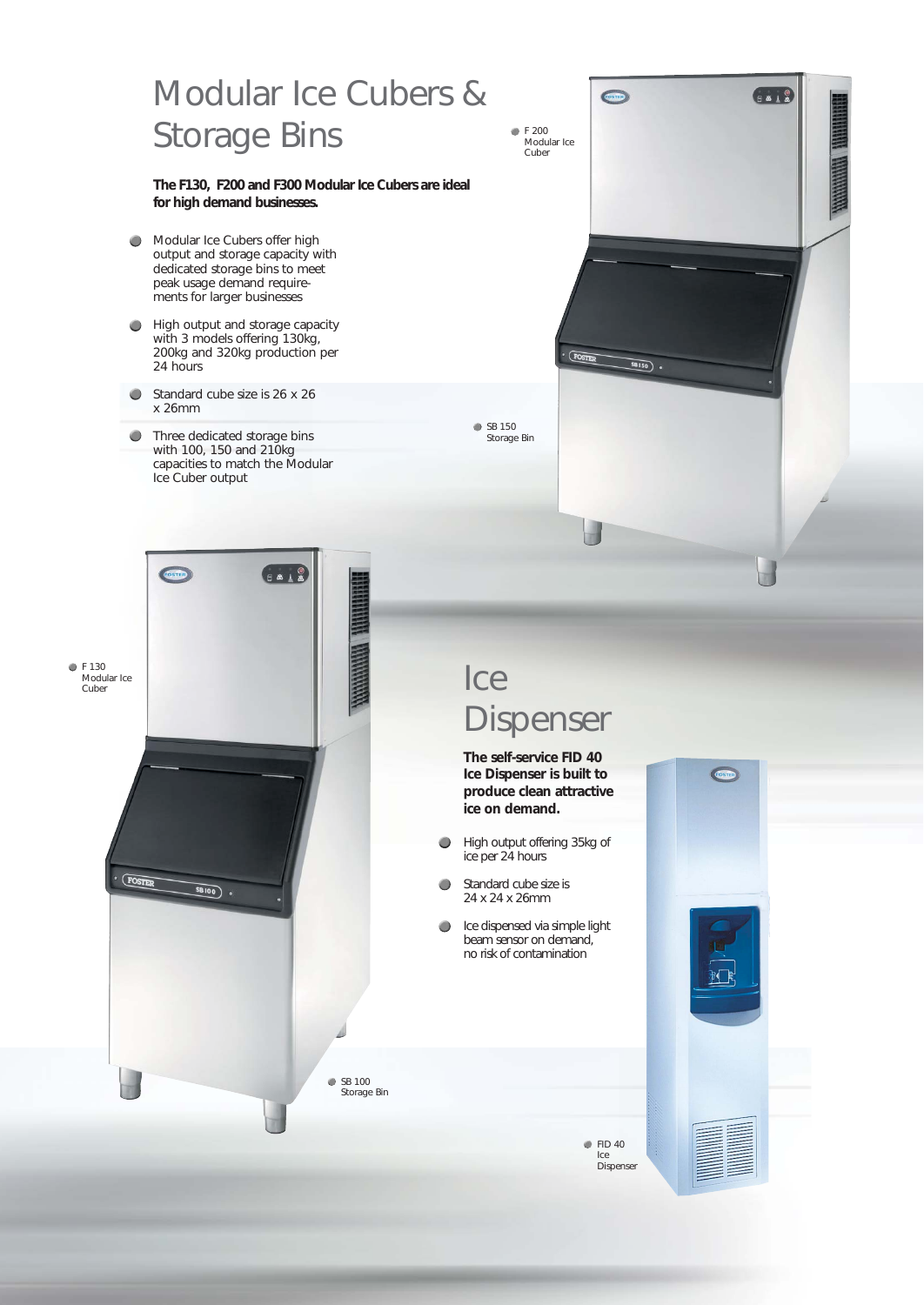



FOSTER

**CONTRO** 

,,,,,,,,,,,,

SB 150 Storage Bin



**EMIF 120** Modular Ice Flaker

# **Modular** Ice Flakers

**The FMIF 120, FMIF 220 and FMIF 550 Modular Ice Flakers to suit various applications ranging from fish storage to clinical use.**

- **High output and storage capacity** from 3 models offering 120kg, 220kg and 550kg per 24 hours
- $\bullet$ Flaked ice is ideal for a variety of applications for preserving delicate food items and for direct contact with fish to prevent it from 'drying', as well as for physiotherapy treatment

# Drinking Water Coolers

**Easy access to refreshing chilled water is important. Exactly what you get from Foster's range of competitively priced Drinking and Bottle Water Coolers.**

#### **Free Standing DWC Models (DWC 15, 25 and 50)**

- Excellent range of three, freestanding water dispensers offering outputs from 15, 25 or 50 litres of chilled water per hour
- 304 grade stainless steel finish as standard
- Simple connection to mains water and convenient single-pase electrical supply
- O Operated by curved tap

### **DWC Direct Chill Models (DWC23DC)**

- $\bullet$ Direct chill - 23 litres per hour
- Mains water supply, no drain required  $\bigcirc$
- $\bullet$ Cold and ambient water supply on demand means no stagnant water
- Ultra efficient filtration system ۰ improves water quality removing sediment and improving taste
- **Durable**, simple design

#### **CT DWC Counter Top Model (CTDWC 25)**

- $\bullet$ Neat, compact, counter-top water chiller
- $\bullet$ Mains water supply, no drain required
- Delivers 25 litres of chilled water per  $\bullet$ hour, plus ambient water alternative
- Hygienic, push button water delivery  $\bigcirc$ no taps, no contamination
- Sealed ice bank system delivers fast  $\bullet$ efficient chilled water  $(3 to 10^{\circ}$ C adjustable) DWC 25

ne







*All models comply with the requirements of the Water Regulation Advisory Scheme (WRAS)*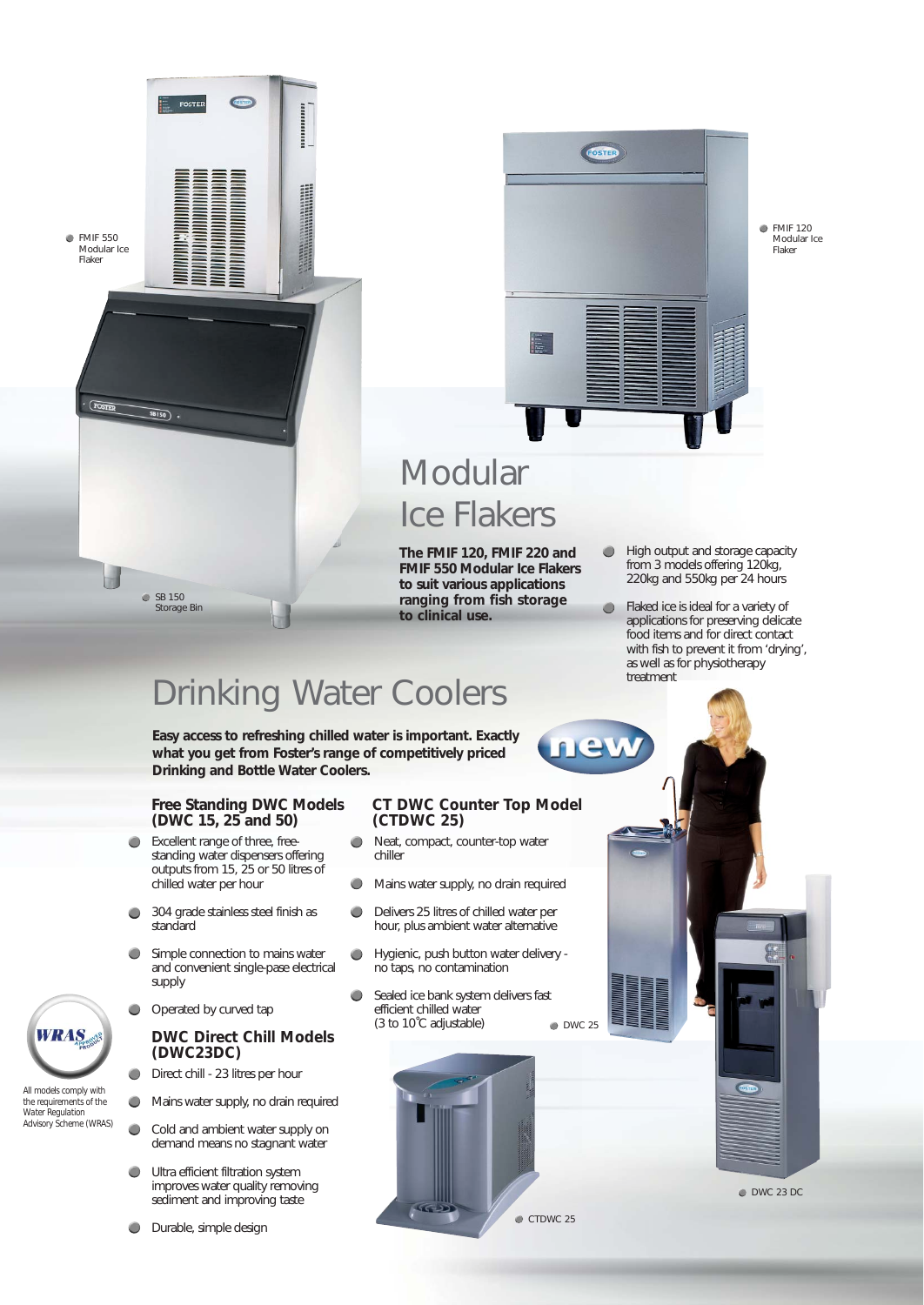

*For Modular Cubers - standard cube size 24mm x 24mm x 26mm. \*Please allow 150mm for airflow at rear of machine.*

#### *capacities* 150 130, 200, 300 220, 550 **SB 150** 210 200, 300 220, 550 **SB 210 Ice Bins** *Dimensions (w x d x h) mm 1078 x 795 x 1015 760 x 795 x 1095 570 x 810 x 1015* 100 130 - **SB 100** *features and key to symbols options* **O** Standa **O** Option **F 20 F 40 F 60** *capacity (kgs) suitable for F suitable for FMIF power supply water inlet drainage*

*Ice production figures assume 10˚C water input and ambient air temperature; figures may vary with specific site conditions.*

*Integral ice cubers require 150mm clearance around the cuber for airflow.*

*Water connection Water inlet 3/4" BSP connection.*

*Installation Kit*

*Water supply fitting - flexible foodsafe inlet tube, 1500mm long. Drainage - flexible drain tube, 2000mm long. Inlet water strainer - standard.*

#### *Operating parameters*

*Ambient air temperature range 10˚C to 43˚C (except Modular Ice Flaker 5˚C). Min/max supply water pressure 1 bar to 5 bar. Supply water temperature range 10˚C to 30˚C.*

| $\gamma_S$      |                                                        | <b>FINISH KIT</b>                                          |                         | REF.        |                         | <b>ELECTRICS</b>        |             |             | <b>ACCESSORIES</b>      |                 |      |                      |                       |                        |
|-----------------|--------------------------------------------------------|------------------------------------------------------------|-------------------------|-------------|-------------------------|-------------------------|-------------|-------------|-------------------------|-----------------|------|----------------------|-----------------------|------------------------|
| ard<br>ial      | 304 stainless steel ext. with foodsafe polystyrene bin | white PVC/galvanised steel ext. white foodsafe polystyrene | installation kit        | R134a       | R404a                   | 230/1/50                | 13 amp      | 16 amp      | ice scoop               | levelling bolts | legs | everpure QC 7 filter | replacement cartridge | ion clean SF 50 filter |
| F 20            | $\bullet$                                              |                                                            | $\mathbf 0$             | $\mathbf 0$ |                         | $\bullet$               | $\bullet$   |             | O                       | $\mathbf C$     |      |                      |                       | O                      |
| F 40            | $\mathbf 0$                                            |                                                            | $\bullet$               | $\bullet$   |                         | $\overline{\mathbf{o}}$ | $\mathbf 0$ |             | Ō                       |                 |      |                      |                       |                        |
| F 60            | $\bullet$                                              |                                                            | $\bullet$               | 0           |                         | $\bullet$               | $\mathbf 0$ |             |                         |                 |      |                      |                       |                        |
| F 85            | $\bullet$                                              |                                                            | $\bullet$               | $\bullet$   |                         | $\overline{\mathbf{o}}$ | $\bullet$   |             | $\bullet$               | O               |      |                      |                       |                        |
| F 130           |                                                        |                                                            | $\overline{\mathbf{o}}$ |             | 0                       | $\bullet$               | 0           |             | 0                       |                 |      |                      |                       |                        |
| F 200           | $\bullet$                                              |                                                            | $\bullet$               |             | $\bullet$               | $\bullet$               |             | $\bullet$   | $\bullet$               |                 | Ō    |                      |                       |                        |
| F 300           | $\bullet$                                              |                                                            | $\bullet$               |             | $\bullet$               | $\bullet$               |             | $\mathbf 0$ | $\mathbf 0$             |                 |      |                      |                       |                        |
| <b>FMIF 120</b> | $\bullet$                                              |                                                            | $\bullet$               |             | $\overline{\mathbf{o}}$ | $\bullet$               | $\mathbf 0$ |             | $\bullet$               |                 |      |                      |                       | 0                      |
| <b>FMIF 220</b> | $\bullet$                                              |                                                            | $\bullet$               |             | $\bullet$               | $\bullet$               | $\bullet$   |             | $\bullet$               |                 |      |                      |                       |                        |
| <b>FMIF 550</b> | $\bullet$                                              |                                                            | $\bullet$               |             | $\bullet$               | $\mathbf 0$             |             | O           | $\overline{\mathbf{o}}$ |                 | Ō    |                      |                       |                        |
| <b>FID 40</b>   |                                                        |                                                            | $\bullet$               |             |                         | $\bullet$               | $\mathbf 0$ |             |                         |                 |      |                      |                       |                        |